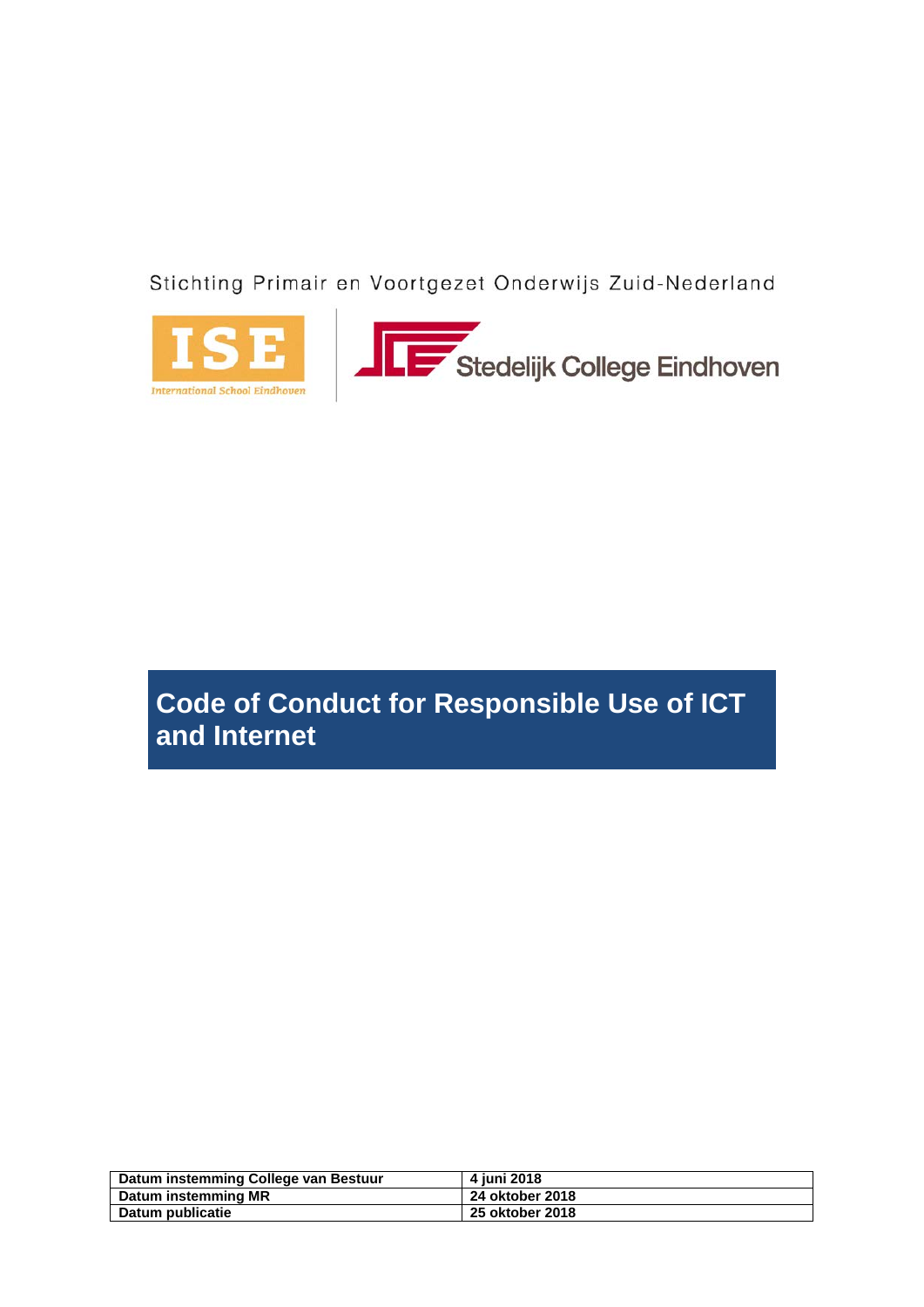

## **Bron**

Kennisnet

## **Bewerkt door:**

SPVOZN , M. Thiers - Controller

## **Vastgesteld door:**

| <b>Versie</b> | Datum                   | Naam | <b>Functie</b>                 |
|---------------|-------------------------|------|--------------------------------|
|               | 4 iuni 2018   M. Stoker |      | Voorzitter College van Bestuur |

## **Bijgewerkt** :

|  | Datum   Naam   Functie | Aanpassing |
|--|------------------------|------------|
|  |                        |            |
|  |                        |            |
|  |                        |            |

## **Translated:**

This document is an English translation (by Davis International) of "Gedragscode voor verantwoord gebruik van ICT en internet". In case of differences in interpretation between the English and Dutch versions of the regulation, the original Dutch version shall prevail.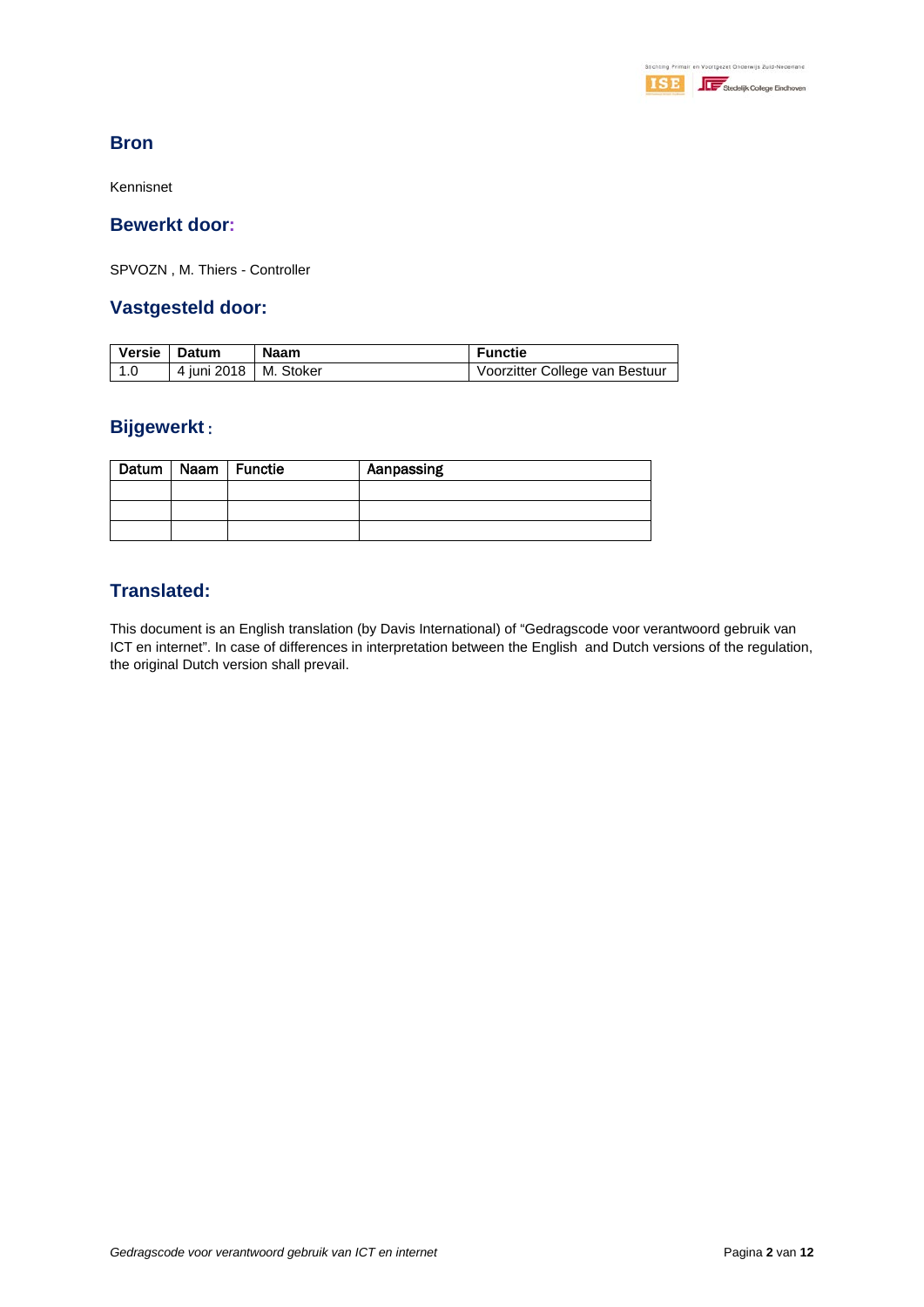

## **CONTENT**

| 1            | <b>Introduction</b>                   | 4              |
|--------------|---------------------------------------|----------------|
| 1.1          | Bases for code of conduct             | 4              |
| 1.2          | Own responsibility and private use    | 4              |
| 1.3          | Various types of data                 | 5              |
| $\mathbf{2}$ | <b>Code of Conduct</b>                | 6              |
| 2.1          | General standards                     | 6              |
| 2.2          | Computer use                          | 6              |
| 2.3          | Workplace                             | 6              |
| 2.4          | Use of own devices (BYOD)             | $\overline{7}$ |
| 2.5          | Software and digital lesson materials | $\overline{7}$ |
| 2.6          | Use of email                          | 8              |
| 2.7          | Use of internet                       | 8              |
| 2.8          | Online safety                         | 8              |
| 2.9          | Social media                          | 9              |
| 2.10         | Use of image and sound materials      | 9              |
| 2.11         | Passwords and pincodes                | 9              |
| 2.12         | Duty to report data leaks             | 10             |
| 3            | Control on use of ICT and internet    | 10             |
| 3.1          | Conditions for control                | 10             |
| 3.2          | Carrying out the control              | 11             |
| 3.3          | Disciplinary measures                 | 11             |
| 3.4          | Objection and appeal                  | 11             |
| 4            | <b>MR (Participation Council)</b>     | 12             |
| 5            | <b>Concluding clause</b>              | 12             |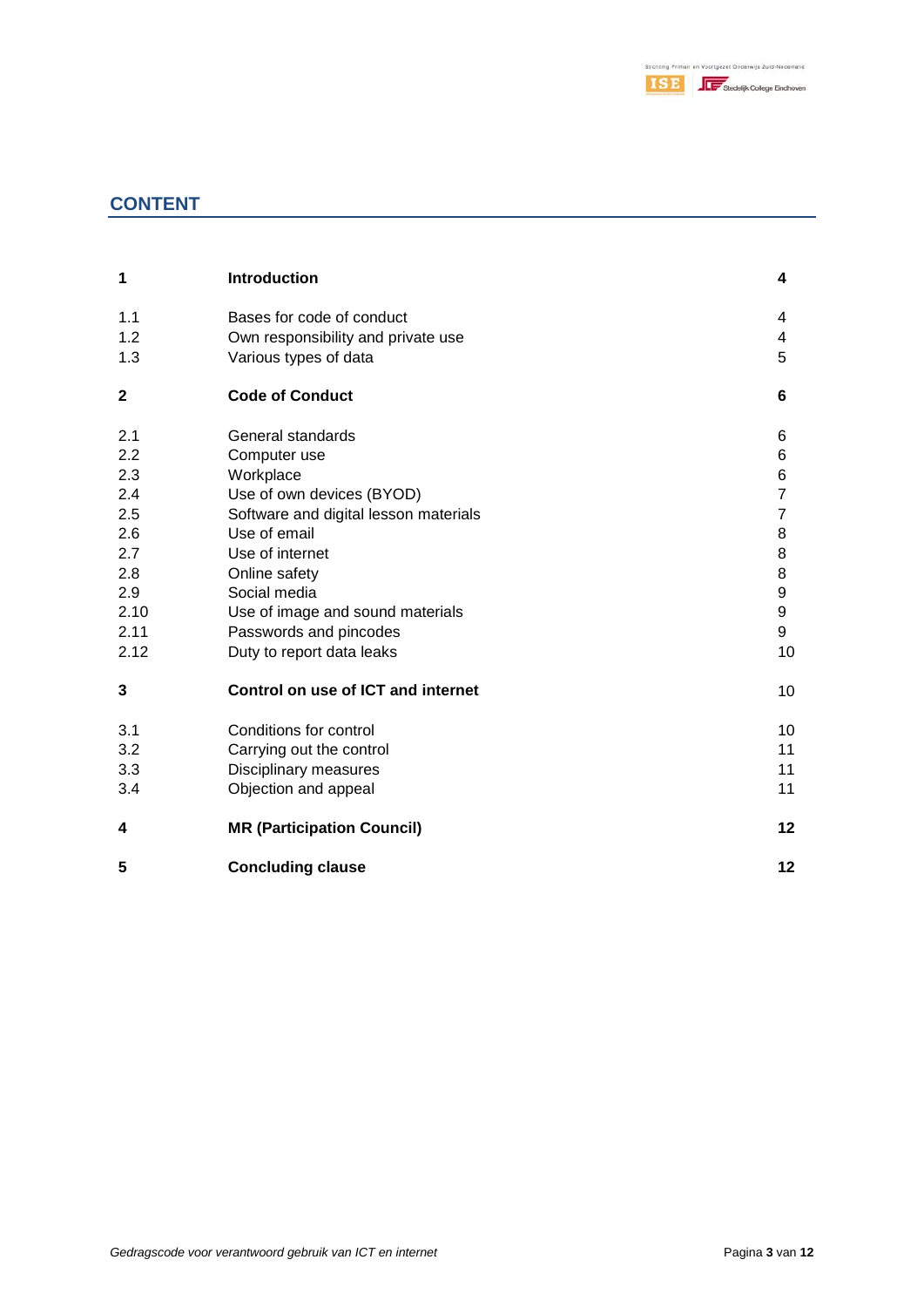## **1 Introduction**

The use of internet, computer and email is necesary for all staff of the school to be able to carry out their work. For these activities, use is made of large amounts of data, including personal data. The (ICT) facilities and the different types of data are called 'organisation resources' in this document. These organisation resources include:

- Hardware: computer, laptop, tablet,… telephone,
- Software: all applications, programs, apps, mobile or not, that are used for carrying out the work activities, such as the email environment, Microsoft Office, Student and Staff administrative systems and digital lesson materials, Electronic learning environments and so on. Also take into consideration, Google and other cloud services.
- Information and (personal) data: reports, student files, data in emails. In this regard, arising from the privacy legislation, the processing of personal data requires additional measures.
- Use of internet: visiting website, the use of email and other online services, but certainly also the social media, such as Facebook, LinkedIn, Instagram and Twitter.

There are risks involved in the use of ICT and internet, which make it necessary to make agreements about their use. It is expected of staff of SPVOZN that they use the available organisation resources responsibly. This is also expected when staff use their own resources to carry out work for the school.

The agreements in this document apply to all locations from which (school) activities are carried out. They apply to everyone who works for SPVOZN itself or through external organisations commissioned by SPVOZN, including trainees, LIO and temporary staff as well as employees in the service of the Consortium working on the ISE.

#### **1.1 Bases for code of conduct**

This code of conduct sets out the rules for the use of ICT and internet by staff and the control on compliance.

The purpose of this code of conduct is to set out the norms and bases regarding:

- system and network security, including security against damage and misuse
- the protection of privacy-sensitive information, including personal data of the school board, its staff, students and their parents for the protection of the privacy and safety of all those concerned
- the protection of confidential information of the school board, its staff, students and their parents
- preventing and counteracting misuse of ICT and internet
- the protection of the intellectual property rights of the school board and third parties
- avoiding negative publicity
- control on costs and capacity.

The control on the use of ICT and internet is a processing of personal data in the sense of the privacy legislation. SPVOZN will execute the control and enforcement of these rules in accordance with the privacy legislation and the framework of general employment laws. The basis for this is a good balance between responsible use of ICT and internet and the protection of the privacy of staff at the workplace. Data is solely collected and used for these purposes. In particular, the board will secure the data stored by control against unauthorised access. The board will enforce contractually sufficient confidentiality from persons with access.

#### **1.2 Own responsibility and private use**

The use of the organisation resources supplied by SPVOZN is personal and remains the responsibility of the member of staff. All devices that are used for school work (including 'own devices') will not be loaned out or made available to others without additional (security) measures. Non-compliance with the rules for information security and privacy could lead to disciplinary measures.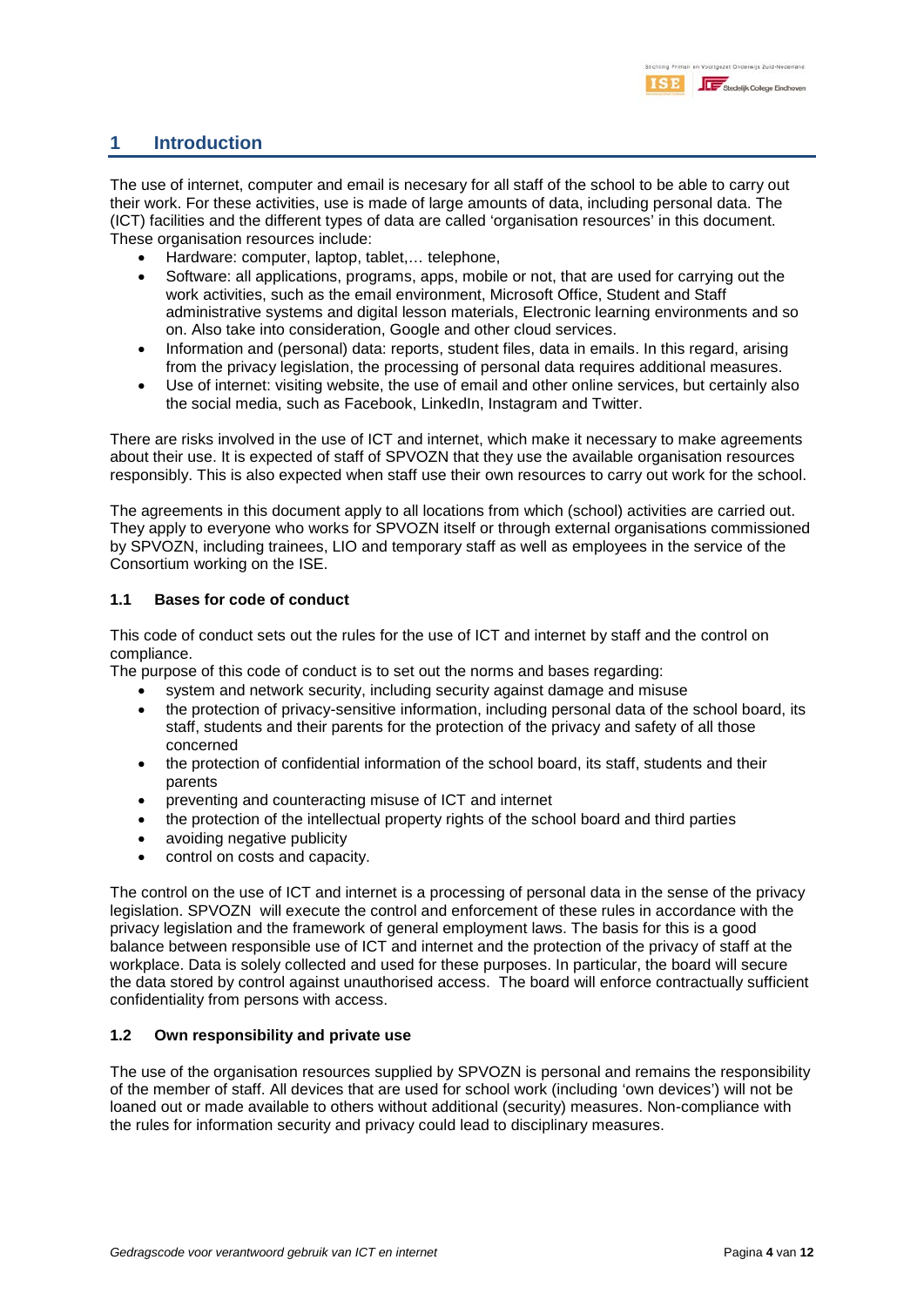#### **1.3 Various types of data**

SPVOZN is responsible for setting up and organising information security and privacy. The main purpose of the information security and privacy is the protection of data. SPVOZN makes a distinction between three types of data:

- Public data; this is data meant for publication.
- Internal data; this is data for exclusive use and processing within SPVOZN. Think before sharing this data with external parties.
- Confidential data; this is data exclusively accessible to specific, authorised staff within SPVOZN. These could be (special) personal data, staff data or tender data.

Personal data deserve special attention. This is data that concerns a person and by which a person is identified or identifiable. This could be name data, email addresses but also telephone number of colleagues as well as students and parents of students.

The privacy legislation obliges every individual to handle personal data carefully. One part of the legal obligation is that SPVOZN has to have written agreements with suppliers of (online) applications, whereby personal data is processed (this could be login data, passwords and storage of work).

SPVOZN has appointed Orion as Data Protection Officer. This company supervises application and compliance with the AVG within our foundation.

If personal data are accessible or can be viewed by persons who should not have access to these data, a security incident has occurred from which a possible data leak may arise. Such an incident can have harmful consequences for the person(s) concerned and SPVOZN. In order to handle this data in a safe, responsible and workable manner, SPVOZN has agreed the following:

- the processing and distribution of confidential and personal data. Only data that are necessary to reach the required objectives are processed.
- The exchange of data whereby the receiver is informed what the receiver may or may not do with the data.
- Storage and distribution of data, whereby exclusive use is made of organisation resources approved by SPVOZN.

It is expected of staff of SPVOZN and/or external staff, who have access to the digital information systems and have access to, for instance, staff files, confidential questionnaire data, care files, etc, that they handle the information made available to them due to their function with care. That they comply with the privacy legislation and, in no way, use and/or make public any information from which can be reasonably assumed to be privacy sensitive without permission of the person involved or the supervisor.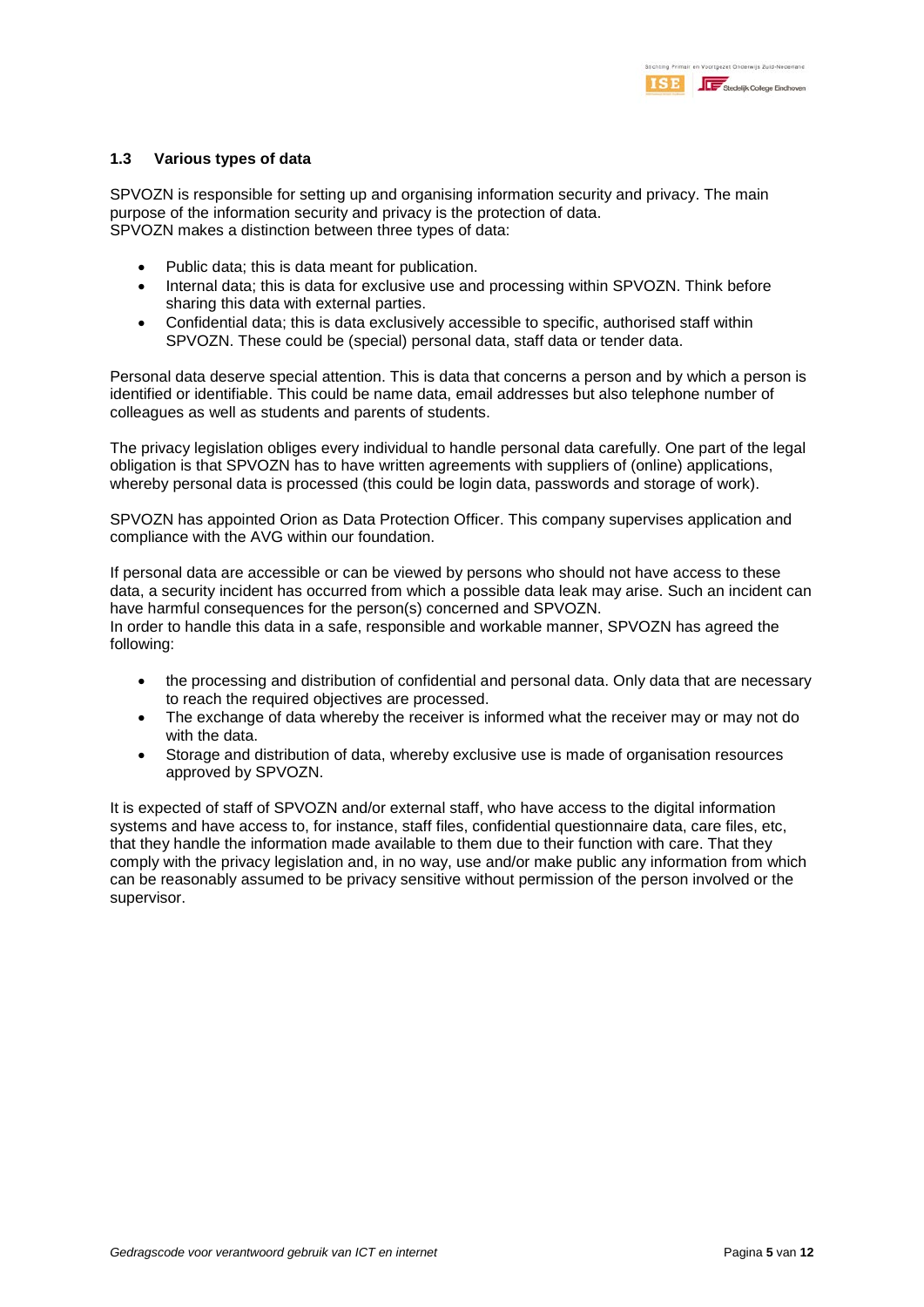## **2 Code of Conduct**

In this code of conduct for responsible use of ICT and internet, SPVOZN sets out the agreements with regard to the different subjects surrounding the use of ICT and internet and what this means to staff in daily practice.

#### **2.1 General standards**

Every member of staff should meet the following general norms for 'care' (not complete):

- Handle personal data carefully, whereby knowledge of the basic rules for handling personal data is expected.
- Prevent leaks of internal and confidential information.
- Ensure good physical and technical protection of organisation resources (security measures). (beveiligingsmaatregelen).
- Prevent deliberate bypassing of security measures (for instance by jailbreaks).
- Report theft or loss of organisation resources immediately by sending an email to **privacy@spvozn.nl** or by reporting it by telephone to the designated person (see procedure duty to report data leaks of SPVOZN).

#### **2.2 Computer use**

In order to carry out their work, SPVOZN provides members of staff with computer and network facilities (organisation resources). The use of these organisation resources is connected to these activities and assumes the following agreements:

- Ensure that privacy-sensitive data is not accessible to unauthorised persons.
- Be aware of which data may be used (is everyone allowed to see it?) and which ICT facilities may be used (is it safe enough?) in carrying out the various school activities.
- Store (personal) data only on the designated systems. (Storing (personal) data in public Cloud environments, such as a personal Dropbox, is not permitted).
- Encrypt all data with regard to SPVOZN, in the event that this data, for whatever reason, is stored elsewhere (this includes a usb stick).
- Never share passwords, not even on occasion. Passwords are personal.
- Lock the pc, when temporarily leaving the workplace (windows key +L).
- Close off the computer after use or log out.
- Report malfunctions of controlled workplaces (computer or laptop) to the ICT department through Topdesk.

#### **2.3 Workplace**

Prevent that others unintentionally can gain access to organisation resources to which they are not entitled and/or do not unintentionally leak data. As additional rules on computer use for workplaces, the following clean-desk and clear-screen rules apply:

- Lock the pc when temporarily leaving the workplace (windows key+L).
- Remove internal and confidential documents from the desk when leaving the workplace for a longer period (such as attending a meeting).
- Prevent visibility of sensitive and confidential information when someone else can see the screen (or through a beamer). Close the email program and maintain a clean digital desktop.
- Do not leave prints at the printer, in particular with personal data.
- Always put superfluous paper documents with personal data through the paper shredder.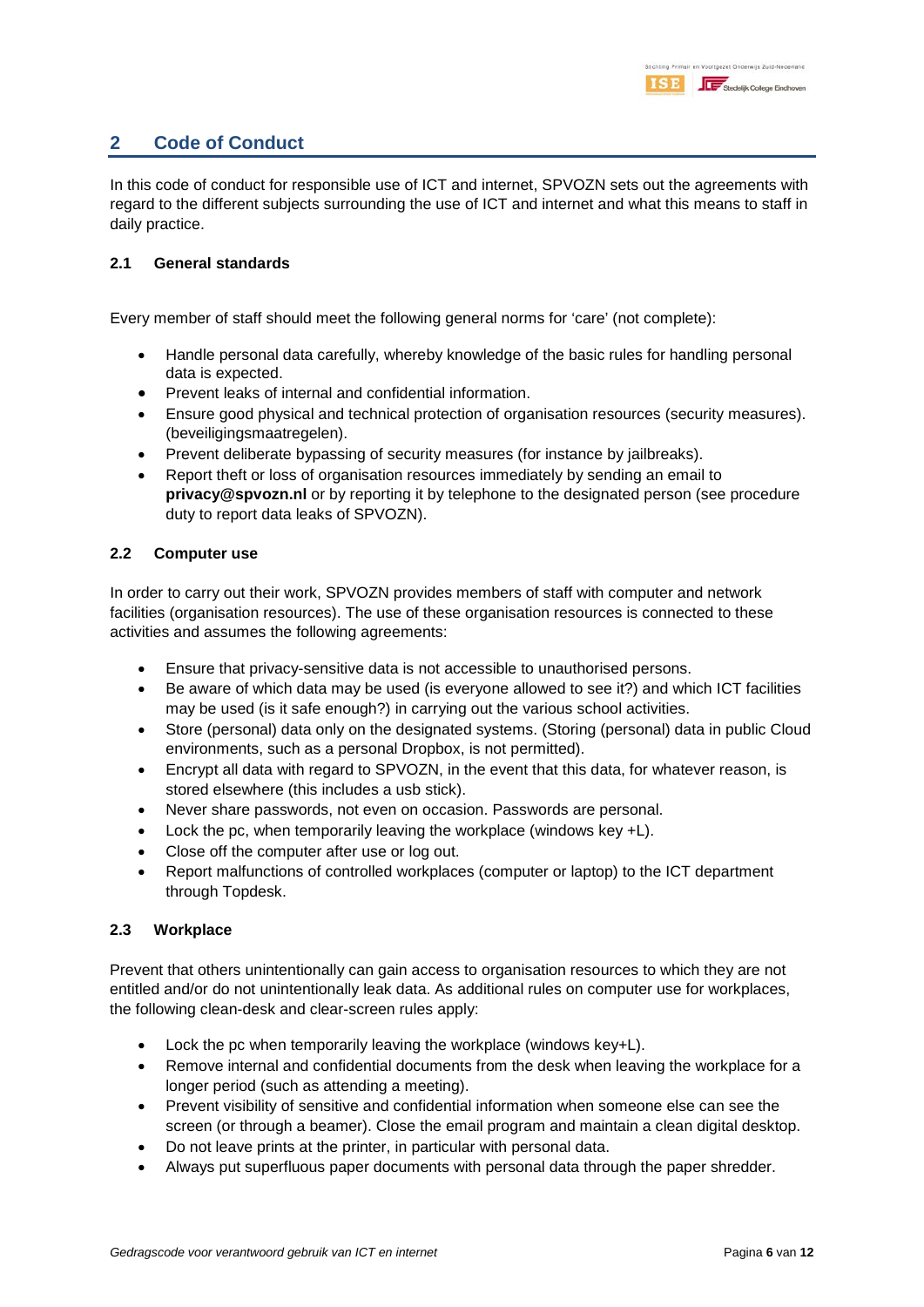ATTENTION: If personal data is accessible/visible to persons who should not have access to this data, a security incident has occurred from which possibly a data leak could arise. Be aware that security incidents and possible data leaks should be reported in accordance with the SPVOZN procedure duty to report data leaks.

#### **2.4 Use of own devices (BYOD)**

Security measures apply to all devices with which activities for SPVOZN are carried out. SPVOZN is responsible for the implementation of the correct security measures when it involves organisation resources of the school.

For 'own devices' the responsibility for adequate security measures lies with the member of staff. The member of staff is expected to have minimally taken the following security measures:

- Secure the device with a password, or in the case of a smartphone or tablet, with a pincode of at least 4 digits.
- Lock the device when leaving the workplace (windows key+L).
- Do not store personal data of SPVOZN on the own device; this is not permitted.
- Encrypt all data, other than personal data, with regard to SPVOZN if this, for whatever reason, is not stored on the school network (including own device or usb stick).
- Separate (encrypted) data, other than personal data, of SPVOZN from private data. This separation has to be clearly recognizable on the own device.
- Keep software up to date by carrying out periodic updates (at least monthly).
- Take adequate measures against virusses or malware by keeping the virusscanner up to date and by periodically (at least monthly) scanning the device.

SPVOZN is permitted to carry out checks on the measures mentioned above. At the request of SPVOZN, the member of staff is required to demonstrate that the above-mentioned measures are being applied.

#### **2.5 Software and digital lesson materials**

The use of digital lesson materials is common practice at SPVOZN. This lesson material is more and more available online by which personal data is exchanged more and more frequently. The privacy legislation demands that every organisation reviews in advance the influence on the privacy by the use of such material. This can lead to specific measures.

The rules below apply to the installation and use of software and (online) digital lesson materials:

- Installation of software is only permitted by SPVOZN with the correction licenses and after taking any additional measures.
- When using online software, apps and digital lesson materials, any use of personal data is reviewed.
- A processing agreement is entered into with every supplier of (online) software who processes personal data under commission of SPVOZN.
- There is an agreed application procedure for digital lesson materials and/or other software at SPVOZN. Any application should be made through TOPdesk.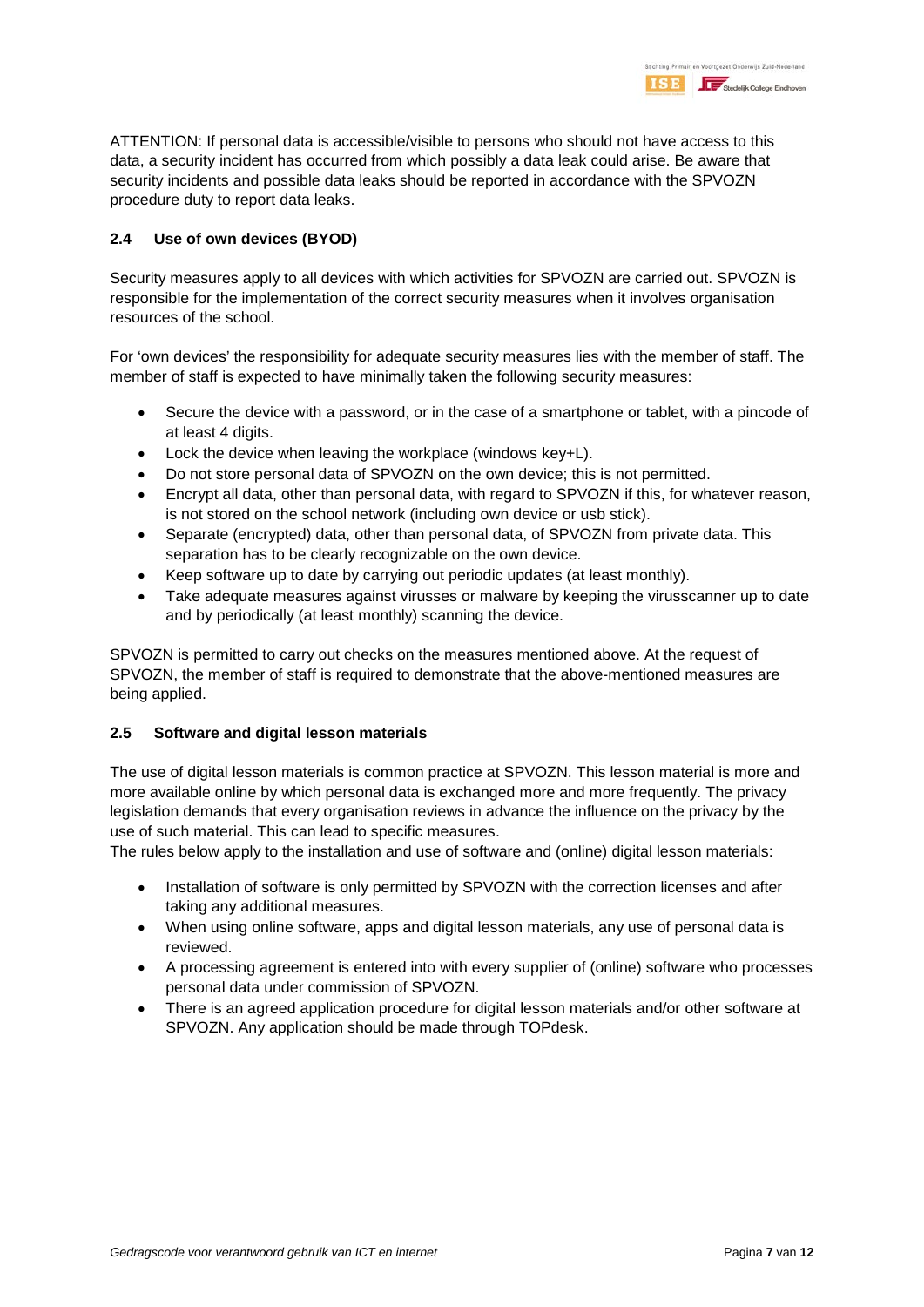#### **2.6 Use of email**

SPVOZN provides the member of staff with an email system and corresponding mailbox to carry out the activities. Use of email facilities is connected to these activities and assumes the following agreements:

- Use the school email address exclusively for school-related matters.
- For the use of private email, use an external webmail service and a private email address (for instance webmail of Gmail, Hotmail or an own provider).
- Receipt of private mail at the school email address is permitted incidentally.
- The sending of email should meet the normal codes of conduct that apply to written correspondence.
- It is not permitted to use email for messages with pornographic, racist, discriminatory, insulting (sexually) intimidating or offensive content or for messages that could encourage hate and violence.
- If a member of staff synchronises school email with own devices (tablet, telephone), in the event of loss or theft of the device, SPVOZN may use the possibility to wipe the email remotely, even if this means that all (private) data will also be deleted.

#### **2.7 Use of internet**

SPVOZN provides the member of staff with the use of internet and corresponding facilities for execution of the activities. Use is connected to these activities and assumes the following agreements:

- Limited personal use is permitted, if this
	- o does not interfere with the daily activities
	- o is not for commercial purposes and does not result in forbidden use.
- It is not permitted to
	- o visit sites on the internet that contain pornographic, racist, discriminatory, insulting or offensive material

o download films, music, software and other copyright protected material from an illegal source

- o use internet access for private reasons during lesson times
- o participate in gaming.
- It is forbidden to communicate through online forums, social networks and other comparable communication networks in a threatening, insulting, sexually-tinted, racist or discriminatory manner regarding all those connected to the school and school activities. This applies in particular also to internet use outside the school network with regard to those connected to the school and school activities.

#### **2.8 Online safety**

Together, we spend more and more time online. More and more often mobile devices are used. Human (online) actions are often the basis of a data leak. SPVOZN expects of its members of staff that they:

- Are able to distinguish between secure and unsecured networks (public wifi)
- Safe and unsafe websites (safe websites have a little lock)
- When processing personal data only use familiar and secured wireless networks
- Are aware what malware is, are able to recognise it and know how to handle it and are restrained in leaving data online with regard to SPVOZN
- Check whether use is being made of a familiar and secured network when visiting public spaces.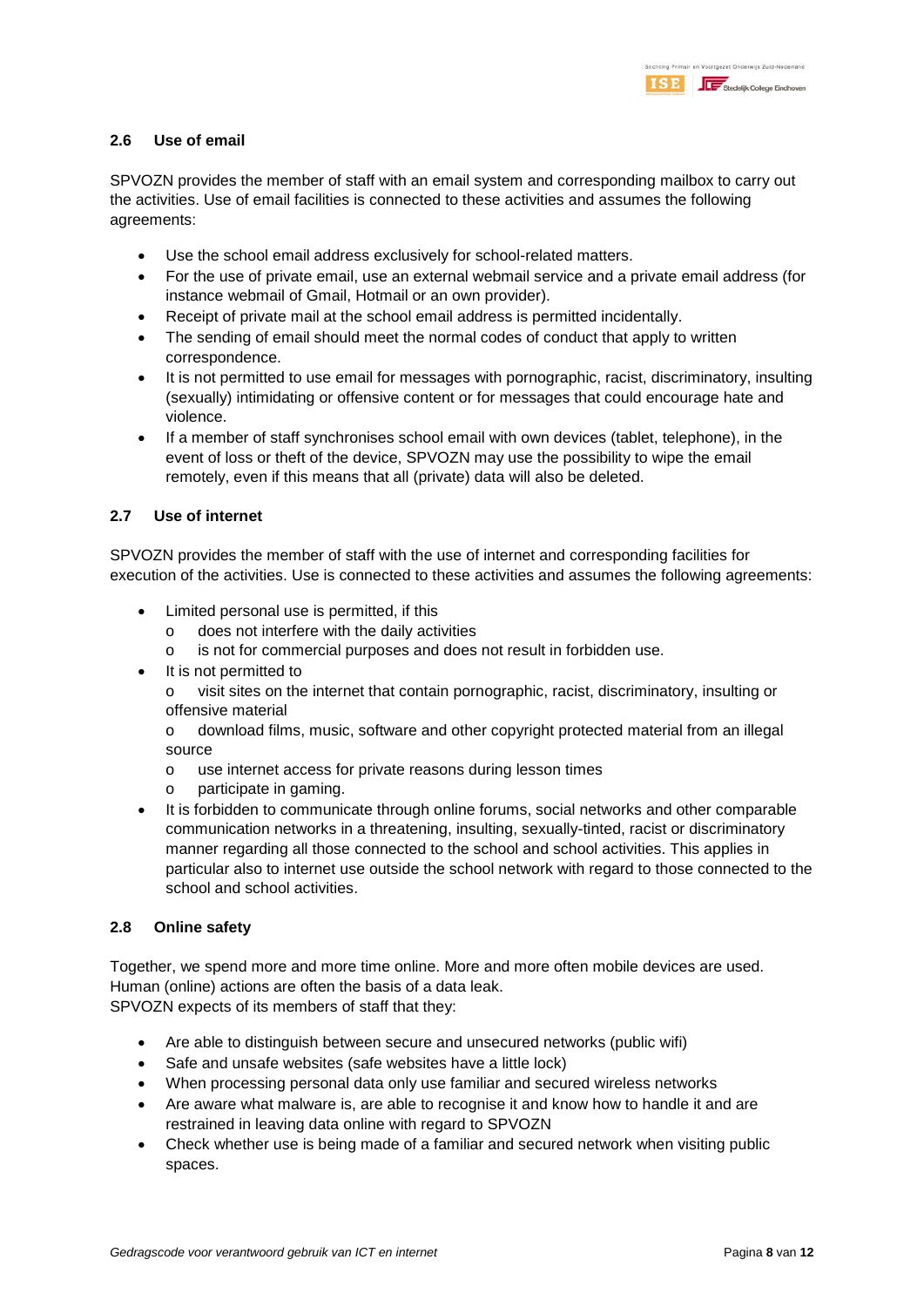#### **2.9 Social media**

Social media is a collective name for all internet applications that make it possible to share information together in a simple and often fun manner. It does not only concern information in the form of text (news, articles). Sound (podcasts, music) and images (photography, videos) are shared through social media (Instagram, YouTube, Facebook, Twitter enz). The essence of social media is that someone shares information about him/herself, about others or about a particular subject.

The basis for the use of social media is that the digital behaviour on social media should not deviate from the real life behaviour within the school. Members of staff are always the representatives of SPVOZN, even if they express a private opinon online.

For SPVOZN, the following agreements for the use of social media apply:

- Share knowledge in a responsible way through social media, taking the good name of SPVOZN into account and everyone concerned.
- Make it clear with education-related subjects whether publication is personal or on behalf of SPVOZN.
- Do not publish confidential information on social media.
- Do not publish images of students without the express prior explicit permission of parents, if the student is younger than 16 years old, or of the student, if the student is 16 years of age or older.
- Be aware that publications on social media can always be traced (public) and are difficult to delete/destroy. Members of staff are personally responsible for what they publish.
- Contact a superior if there is any doubt about a publication or about connection to SPVOZN.
- It is not permitted for staff to be 'friends' with students and parents on social media.
- Use of social media in the lesson programme is bound by the permission of parents if students are younger than 16 years of age.

#### **2.10 Use of image and sound materials**

The use of image and sound materials, the sharing of photos, videos and sound fragments of students by staff under the responsibility of SPVOZN is only permitted if prior permission has been given by parents, if the student is younger than 16 years old, or by the student, if the student is 16 years of age or older. Without this permission, no fotos, videos and sound fragments of students may be used.

- SPVOZN refers to the guidelines that have been drawn up for the use and permission of images.
- For the agreements concerning the sharing of images and sound materials on social media, the guidelines, which are listed for the use of social media, apply.

#### **2.11 Passwords and pincodes**

Securing access to the network, various (online) applications and devices (pc, laptop, telephone) starts with a good password. A long password or a 'pass sentence' is better than a short, complex password. For the use of passwords, the following agreements apply:

- Passwords should have a minimum of 8 characters, with at least three of the following four elements: small letter, capital letter, number or special symbol (!@#\$%^&\*()
- Pincodes (on telephone or tablet) should be longer than 4 digits.
- Passwords should be replaced from time to time, in accordance with agreements within SPVOZN.
- Do not use the same password for every system.
- Never share passwords, not even on occasion. Passwords are personal.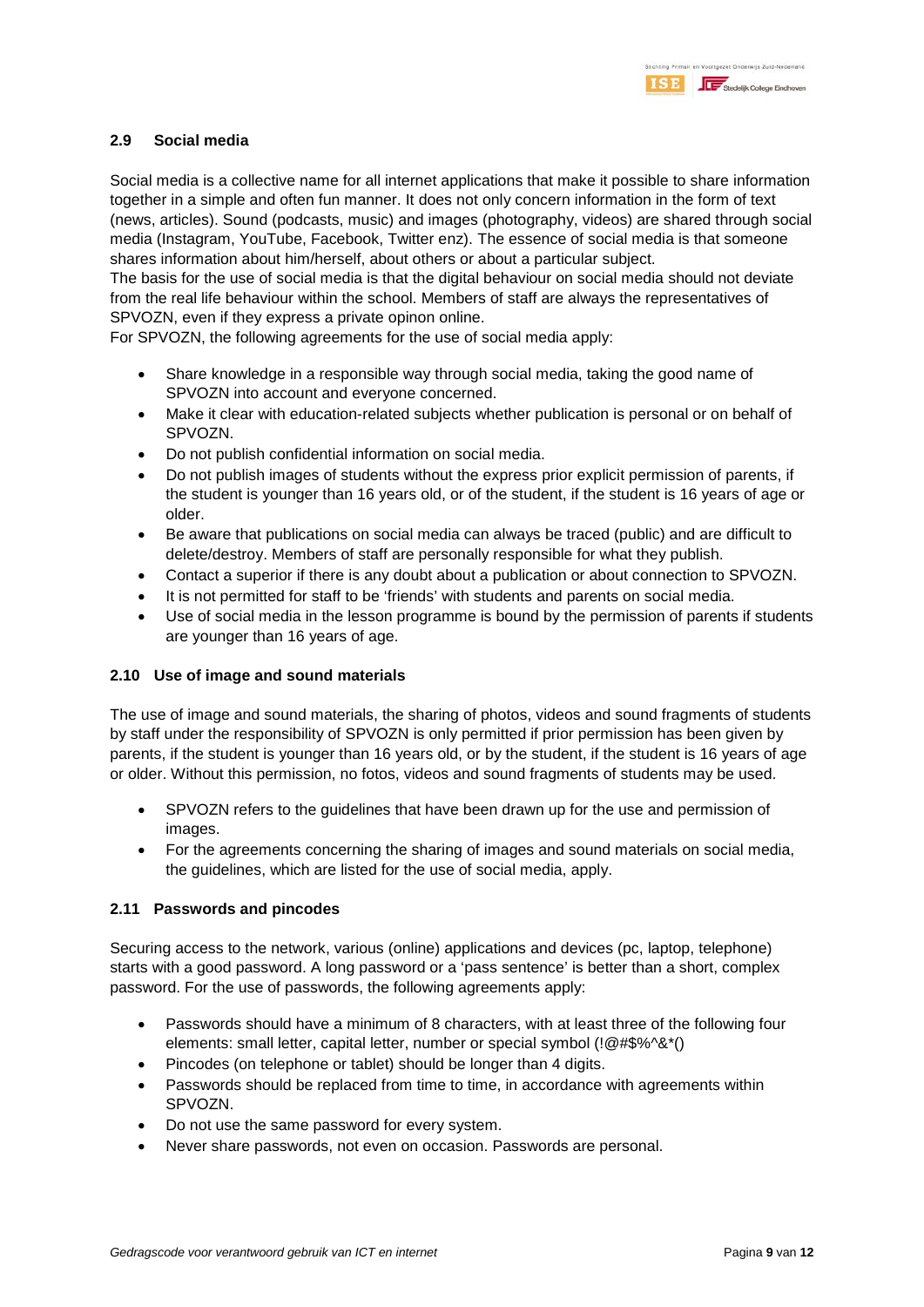

#### **2.12 Duty to report data leaks**

It is expected of all members of staff that they report security incidents and possible data leaks in accordance with the procedure duty to report data leaks of SPVOZN (via privacy@spvozn.nl).

## **3 Control on use of ICT and internet**

SPVOZN acts in accordance with the current laws and regulations in the control on the use of ICT and internet, e.g.:

- The Constitution,
- Law on the protection of personal data Wet bescherming persoonsgegevens (Wbp; tot 25 mei 2018),
- General Regulation Data Protection Algemene Verordening Gegevensbescherming (AVG; vanaf 25 mei 2018),
- Law Participation in Education Wet Medezeggenschap Onderwijs (WMO),
- The Civil Code Burgerlijk Wetboek (BW),
- Criminal Law Wetboek van Strafrecht,
- Labour Agreement Primary Education Cao PO and
- Labour Agreement Secondary Education Cao VO.

SPVOZN will assume the correct balance between responsible use of ICT and internet and the protection of the privacy of staff in control of the use of ICT and internet on the basis of this code of conduct.

#### **3.1 Conditions for control**

- Control of personal data with regard to use of ICT and internet will only take place in the context of maintaining the purpose of this code of conduct.
- Control will in principle take place on the level of totalised data that cannot be traced to identifiable persons.
- If a member of staff or a group of members of staff are suspected of breaking the rules, a targeted control may take place, commissioned by SPVOZN, during a set (short) period.
- Control is in principle limited to data traffic of the email and internet use. Only for important reasons will a control on content take place, commissioned by SPVOZN.
- Forbidden email and internet use will be made impossible as much as possible by software.
- When unauthorised use is noticed, this will be discussed immediately with the member of staff concerned. The member of staff will be informed of the consequences if unauthorised use is not stopped.
- If the member of staff disagrees with the proposed disciplinary measure, then, in a number of cases, an objection and/or appeal can be made (see 3.4).
- Email messages of members of the MR, the confidential persons, company doctors and of anyone who, on the grounds of function, must be able to rely on confidentiality, are not controlled in principle. However, this can be deviated from, for important reasons.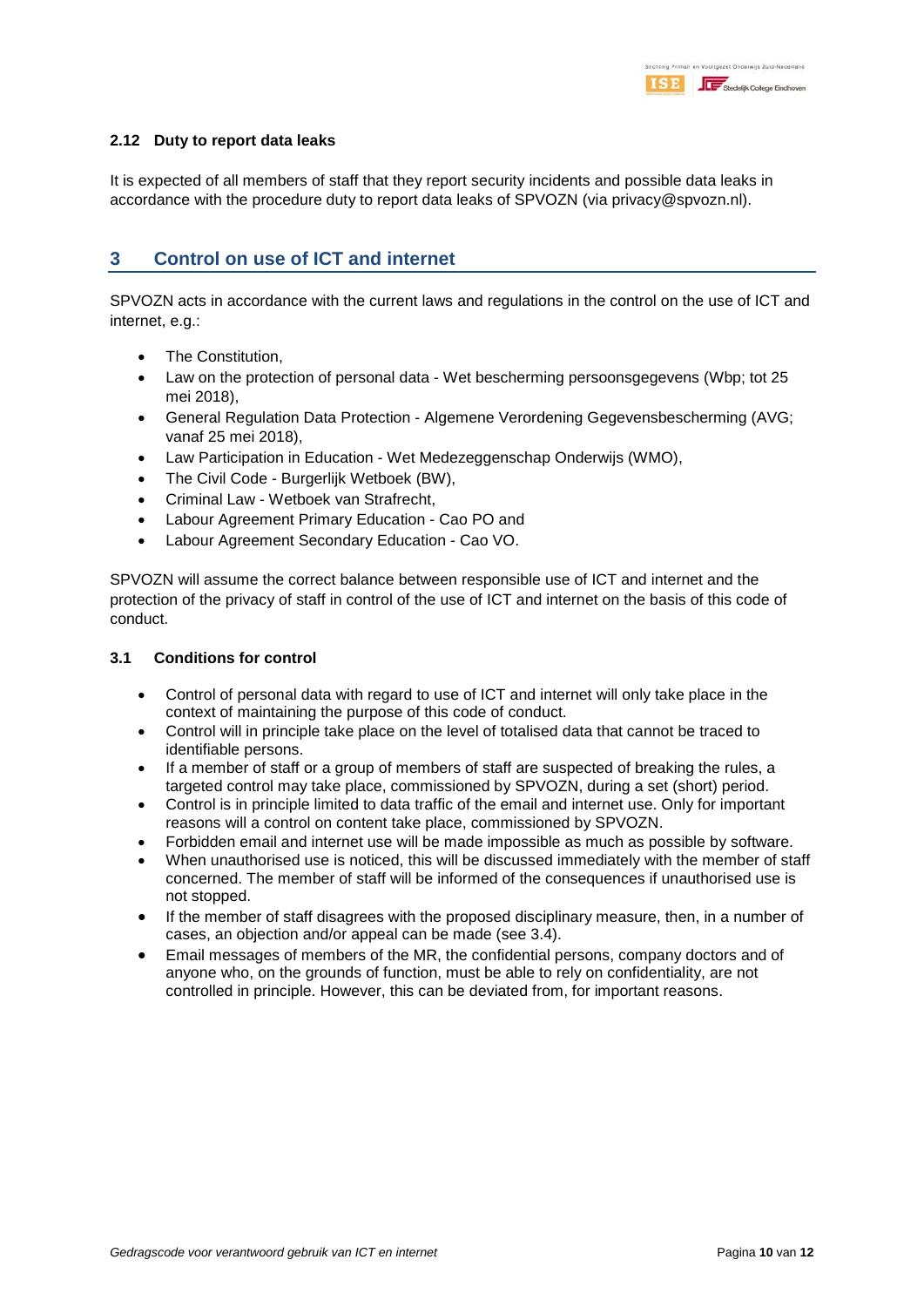#### 3.2 **Carrying out the control**

- The control in order to avoid negative publicity and sexual intimidation and the control in the context of system and network security takes place on the basis of content filtering.
- The control on leaks of internal and confidential information takes place on the basis of random testing content filtering. Suspicious messages will be isolated for further investigation.
- The control in the context of costs and capacity control is limited to traffic and storage data.
- Control on the use of image materials takes place on the basis of complaints or notifications from third parties, or random testing of image materials that is publically available.
- The ICT department is bound by confidentiality if, for technical reasons, it is necessary to acquire personal information, except when there are legal requirements for communication or the necessity for communication stems from the tasks.
- SPVOZN will take to necessary measures to ensure that personal data, in view of the purposes for which they are processed, are correct and accurate.
- SPVOZN will take suitable technical and organisational measures to secure personal data against loss and/or any form of illegal processing.

#### **3.3 Disciplinary measures in the context of the code of conduct**

In the event of not acting in accordance with this code of conduct or the generally applicable legal regulations, the board of SPVOZN, depending on the nature and seriousness of the violation, may take disciplinary measures. These include a warning/reprimand, compensation, making a police statement, transfer, suspension and/or termination of the contract of employment.

Staff that do not adhere to the code of conduct, will be approached by their supervisor as soon as possible to discuss their behaviour. They will be allowed to view the recorded data on them and given the opportunity to react to it. Member of staff and supervisor then make agreements for the future and determine the possible measures in the event of violation. These agreements may be stricter than those in the code of conduct. The access to email or internet may be limited or completely cut off. Disciplinary measures (except a warning) may not be taken exclusively on the basis of an automatically executed processing of personal data, such as finding an automatic filter or blockage. No disciplinary measures are taken before the member of staff has had the opportunity to express a point of view.

#### **3.4 Objection and appeal**

If a member of staff does not agree with the (proposed) disciplinary measure, in a number of cases, an objection and/or appeal may be launched. This is usually set out in the contract of employment, regulations regarding personnel matters and/or the applicable labour agreement.